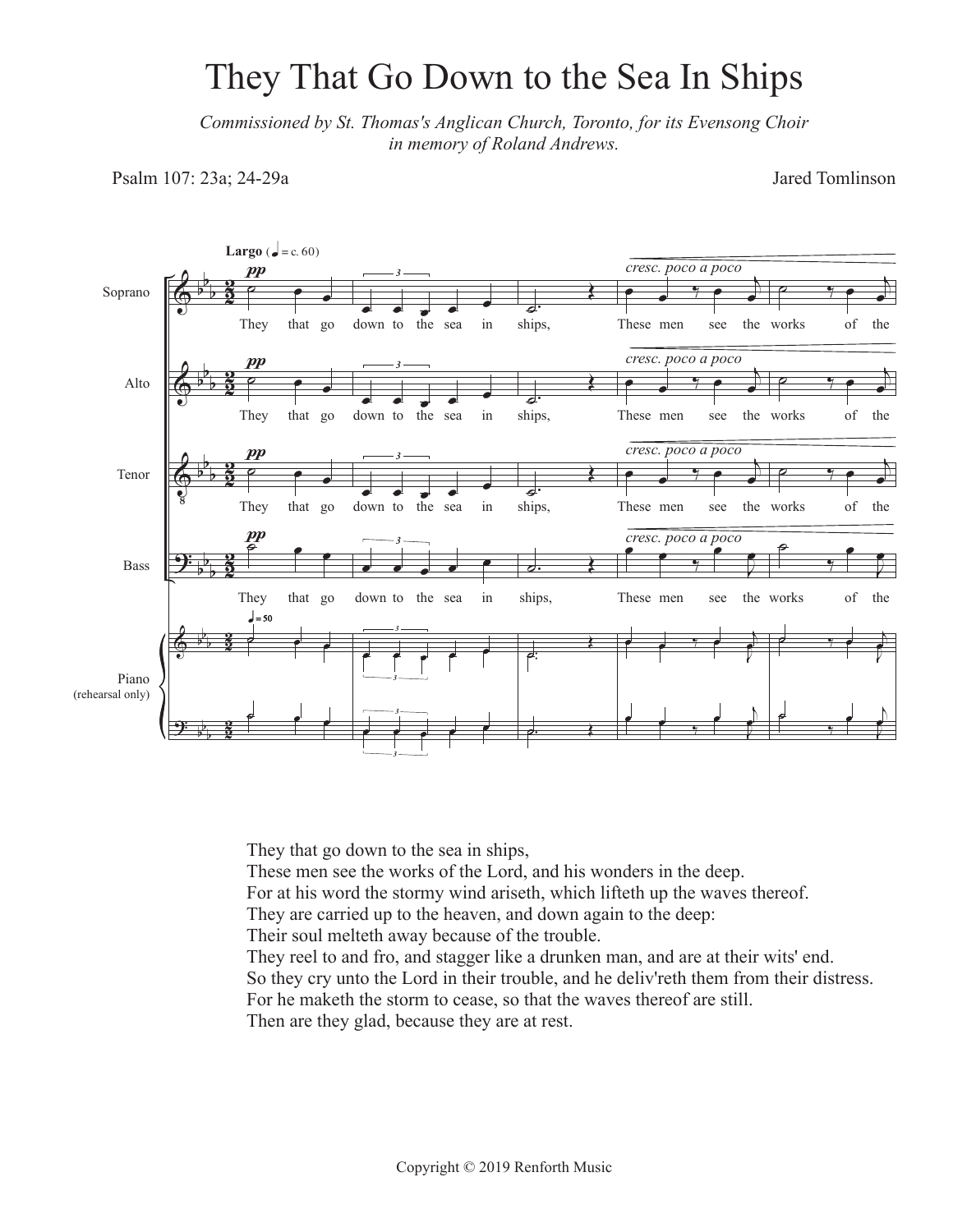

Copyright © 2019 Renforth Music